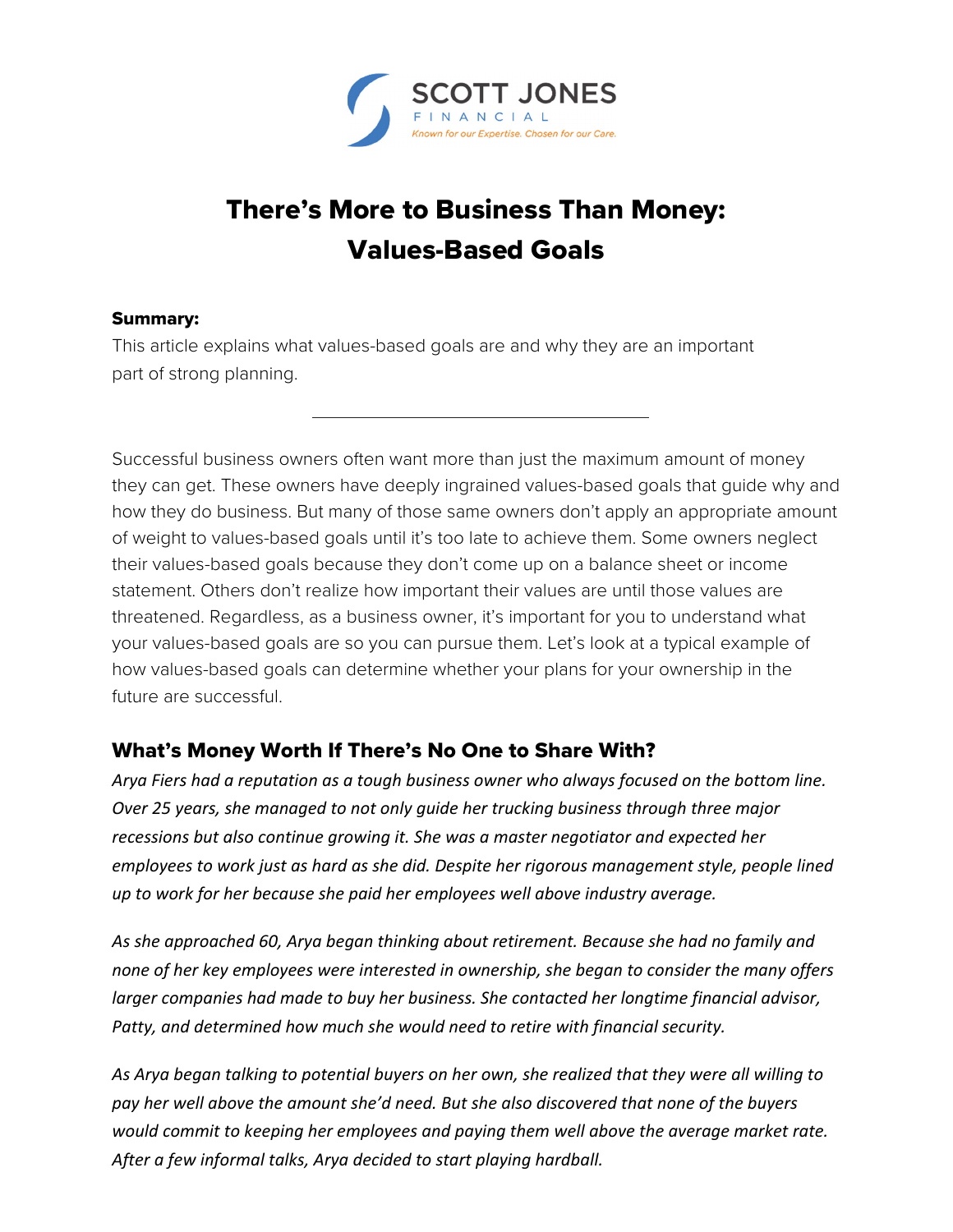*She went back to Patty, who was her most trusted advisor, and was blunt.* 

*"All of these companies are offering me more money than I need, which is nice. But what I want more than money is for my employees to continue having lots of work and good wages. No one I've talked to can promise me that. And if a buyer lays off my workers, then everything I've built will be worthless to me."* 

*This was surprising to Patty. She had known Arya for 20 years, and this was the first time Arya had ever talked about a goal that wasn't focused on profit.* 

*"The good news is you realized that this is important to you early," Patty said. "I'm confident that we can create a plan that helps you achieve that goal."* 

*Patty and her Advisor Team began formalizing Arya's processes and hiring professional managers to run the company. As the team vetted buyers, Arya insisted that any buyer must commit to paying employees no less than what she had paid them. She also demanded that the buyer would not lay off any employees without cause for one year after the sale. Written employment agreements, wage continuation plans, and bonus plans were introduced for various groups of employees.* 

*Arya received several bids to buy her company that refused those conditions but tried to offset them with more money for the business. Arya flatly refused these offers, to the surprise of many buyers. Only one buyer was willing to abide by the conditions and also pay her enough for financial security. Though it wasn't the highest offer, it was the offer that made Arya happiest.* 

*She accepted the offer, retired, and committed to mentoring young women in her community in her free time. Two years after the sale, the buyer of her company partnered with her non‐profit mentoring group and helped her expand it throughout the state.* 

## What Are Your Values-Based Goals?

There are countless kinds of values-based goals, including the following:

- Protecting employees and company culture
- Bettering the community
- Assuring a comfortable lifestyle for your family
- Leaving a legacy to be proud of
- Developing a reputation for highest quality products

Arya wanted to protect her employees and mentor young women. It wasn't until she articulated these goals that she could find a way to achieve those goals while still obtaining financial security.